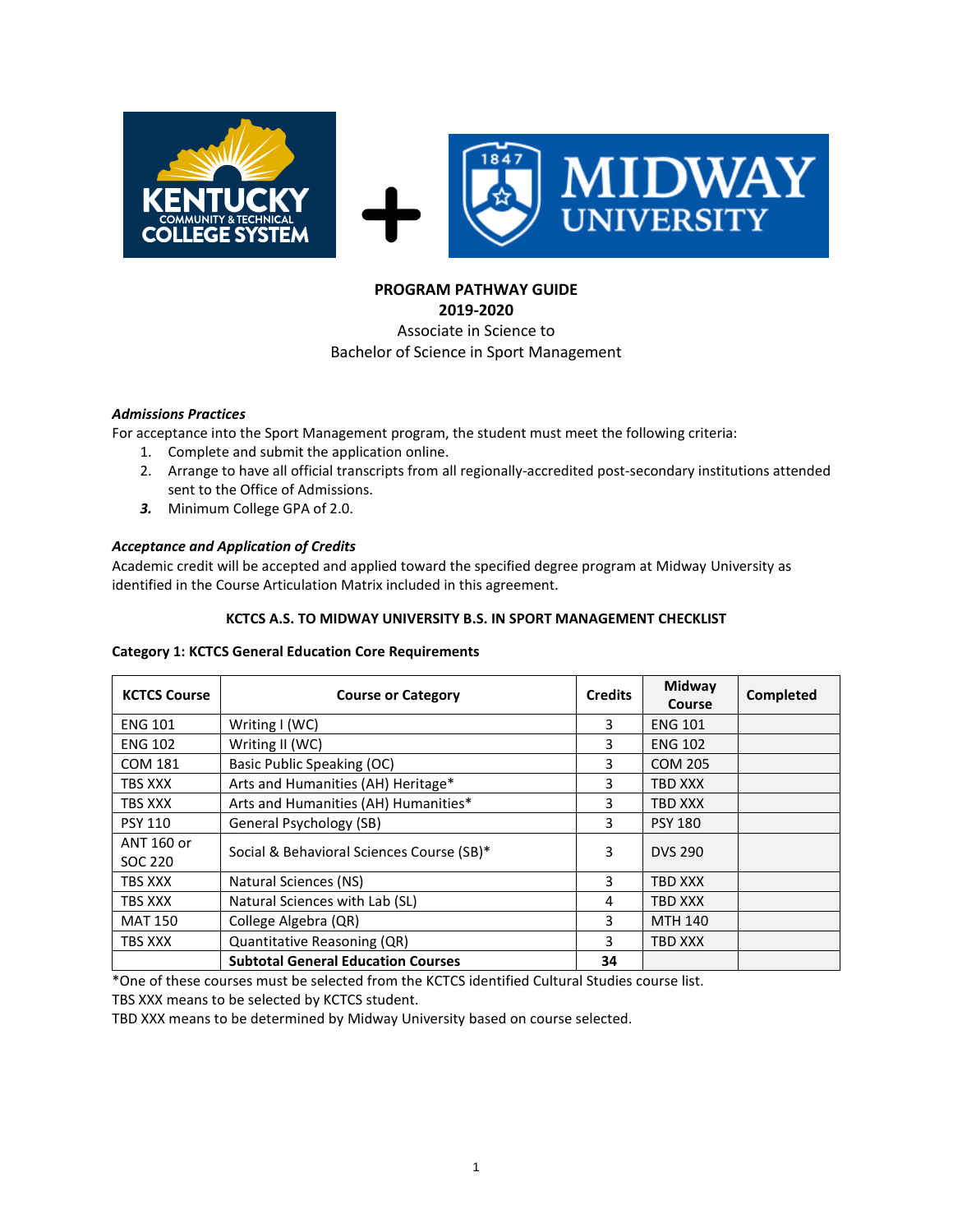#### **Category 2: KCTCS A.S. Requirements\***

| <b>KCTCS</b><br>Course | <b>Course or Category</b>                  | <b>Credits</b> | Midway<br>Course | Completed |
|------------------------|--------------------------------------------|----------------|------------------|-----------|
| <b>BIO 120</b>         | General Ecology (NS)                       |                | <b>ENV 201</b>   |           |
| <b>STA 210</b>         | Statistics: A Force in Human Judgment (QR) |                | MTH 139          |           |
|                        | <b>Subtotal A.S. Requirement Courses</b>   |                |                  |           |

\*At least 6 hours must be from Quantitative Reasoning and/or Natural Science

#### **Category 3: KCTCS Electives\***

| <b>KCTCS</b><br>Course | <b>Course or Category</b>                   | <b>Credits</b> | Midway<br>Course | Completed |
|------------------------|---------------------------------------------|----------------|------------------|-----------|
| DIL XXX                | Digital Literacy**                          | 3              | <b>TBD XXX</b>   |           |
| <b>BAS 160</b>         | <b>Introduction to Business</b>             | 3              | <b>TBD XXX</b>   |           |
| <b>TBS XXX</b>         | First-Year Experience                       | 3              | MWY-101          |           |
| <b>WGS 200 or</b>      | Arts and Humanities (AH)                    | 3              | <b>WST 200</b>   |           |
| <b>WGS 201</b>         | OR Social & Behavioral Sciences Course (SB) |                |                  |           |
| <b>TBS XXX</b>         | Elective                                    | ς              | <b>TBD XXX</b>   |           |
| TBS XXX                | Elective                                    | 3              | <b>TBD XXX</b>   |           |
| TBS XXX                | Elective                                    | 3              | <b>TBD XXX</b>   |           |
|                        | <b>Subtotal Elective Courses</b>            | 21             |                  |           |
|                        | <b>TOTAL Associate Degree Hours</b>         | 61             |                  |           |

**\*** Recommend students pick from the KCTCS course equivalencies listed in the B.S. in Sport Management table \*\* Students must demonstrate computer/digital literacy skills, either through completing a course or passing a test.

## **BACHELOR of SCIENCE in SPORT MANAGEMENT KCTCS Program Transfer Equivalencies**

| Course         | <b>KCTCS Course</b>            | <b>Hours</b> | <b>SPURI IVIANAGEIVIENI</b><br><b>Course</b> | <b>Midway Course</b>                   | Completed |
|----------------|--------------------------------|--------------|----------------------------------------------|----------------------------------------|-----------|
|                |                                |              |                                              |                                        |           |
| <b>Number</b>  |                                |              | <b>Number</b>                                |                                        |           |
| <b>BAS 283</b> | Principles of Management       | 3            | <b>BUS 230</b>                               | Principles of Management               |           |
| or             |                                |              |                                              |                                        |           |
| <b>MGT 283</b> |                                |              |                                              |                                        |           |
| <b>BAS 282</b> | <b>Principles of Marketing</b> | 3            | <b>BUS 255</b>                               | <b>Principles of Marketing</b>         |           |
| or             |                                |              |                                              |                                        |           |
| <b>MKT 282</b> |                                |              |                                              |                                        |           |
|                |                                | 3            | <b>SPM 110</b>                               | Introduction to Sport                  |           |
|                |                                |              |                                              | Management Theory and                  |           |
|                |                                |              |                                              | Practice                               |           |
|                |                                | 3            | <b>SPM 200</b>                               | Socio-Cultural Dimensions in           |           |
|                |                                |              |                                              | Sport                                  |           |
|                |                                | 3            | <b>SPM 210</b>                               | Psychology of Sport                    |           |
|                |                                | 3            | <b>SPM 300</b>                               | Communication in Sport                 |           |
|                |                                | 3            | <b>SPM 315</b>                               | <b>Financial Applications in Sport</b> |           |
|                |                                | 3            | <b>SPM 320</b>                               | Legal Issues in Sport                  |           |
|                |                                | 3            | <b>SPM 325</b>                               | Management and Leadership              |           |
|                |                                |              |                                              | in Sport                               |           |
|                |                                | 3            | <b>SPM 330</b>                               | <b>Sport Marketing</b>                 |           |

# **SPORT MANAGEMENT**